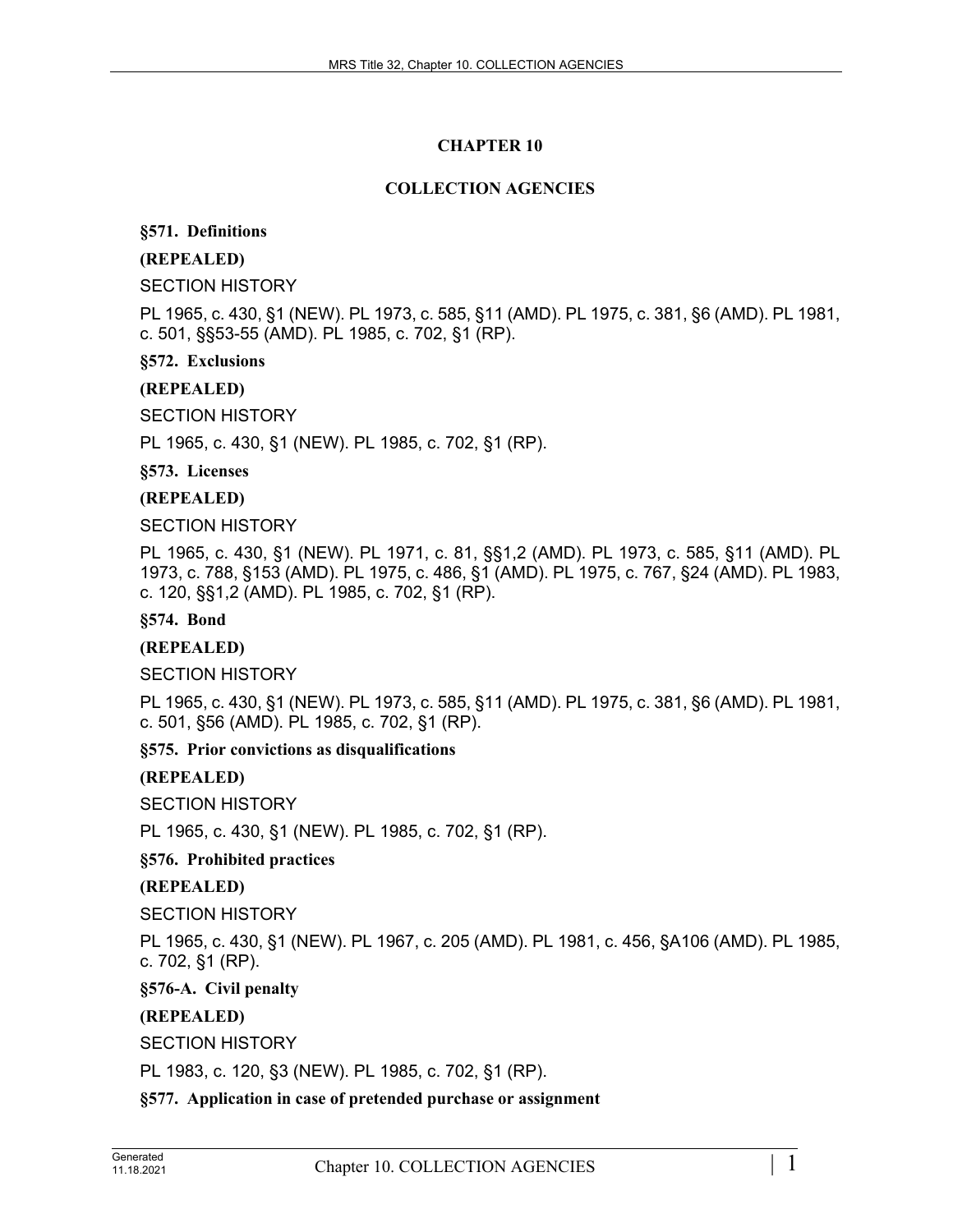# **(REPEALED)**

### SECTION HISTORY

PL 1965, c. 430, §1 (NEW). PL 1985, c. 702, §1 (RP).

### **§578. Investigation, suspension and revocation of licenses**

### **(REPEALED)**

### SECTION HISTORY

PL 1965, c. 430, §1 (NEW). PL 1973, c. 585, §11 (AMD). PL 1975, c. 381, §6 (AMD). PL 1975, c. 486, §2 (RPR). PL 1977, c. 694, §554A (RPR). PL 1981, c. 501, §57 (AMD). PL 1985, c. 702, §1 (RP).

### **§579. Appeals**

### **(REPEALED)**

SECTION HISTORY

PL 1965, c. 430, §1 (NEW). PL 1967, c. 494, §25 (AMD). PL 1967, c. 544, §77 (AMD). PL 1973, c. 585, §11 (AMD). PL 1975, c. 381, §6 (AMD). PL 1975, c. 486, §3 (RPR). PL 1977, c. 694, §554B (RP).

### **§580. Reports and records**

### **(REPEALED)**

SECTION HISTORY

PL 1965, c. 430, §1 (NEW). PL 1973, c. 585, §11 (AMD). PL 1983, c. 120, §4 (AMD). PL 1985, c. 702, §1 (RP).

### **§581. Delinquent collection agencies**

### **(REPEALED)**

SECTION HISTORY

PL 1965, c. 430, §1 (NEW). PL 1973, c. 585, §11 (AMD). PL 1985, c. 702, §1 (RP).

### **§582. Rule making power**

### **(REPEALED)**

SECTION HISTORY

PL 1965, c. 430, §1 (NEW). PL 1973, c. 585, §11 (AMD). PL 1977, c. 564, §119 (AMD). PL 1977, c. 694, §554C (AMD). PL 1977, c. 696, §234 (AMD). PL 1979, c. 127, §176 (AMD). PL 1981, c. 698, §155 (AMD). PL 1985, c. 702, §1 (RP).

### **§583. Credit and Collection Board**

# **(REPEALED)**

SECTION HISTORY

PL 1965, c. 430, §1 (NEW). PL 1973, c. 585, §11 (AMD). PL 1975, c. 633 (RP).

**§584. Fees**

# **(REPEALED)**

# SECTION HISTORY

PL 1975, c. 486, §4 (NEW). PL 1981, c. 501, §58 (AMD). PL 1985, c. 702, §1 (RP).